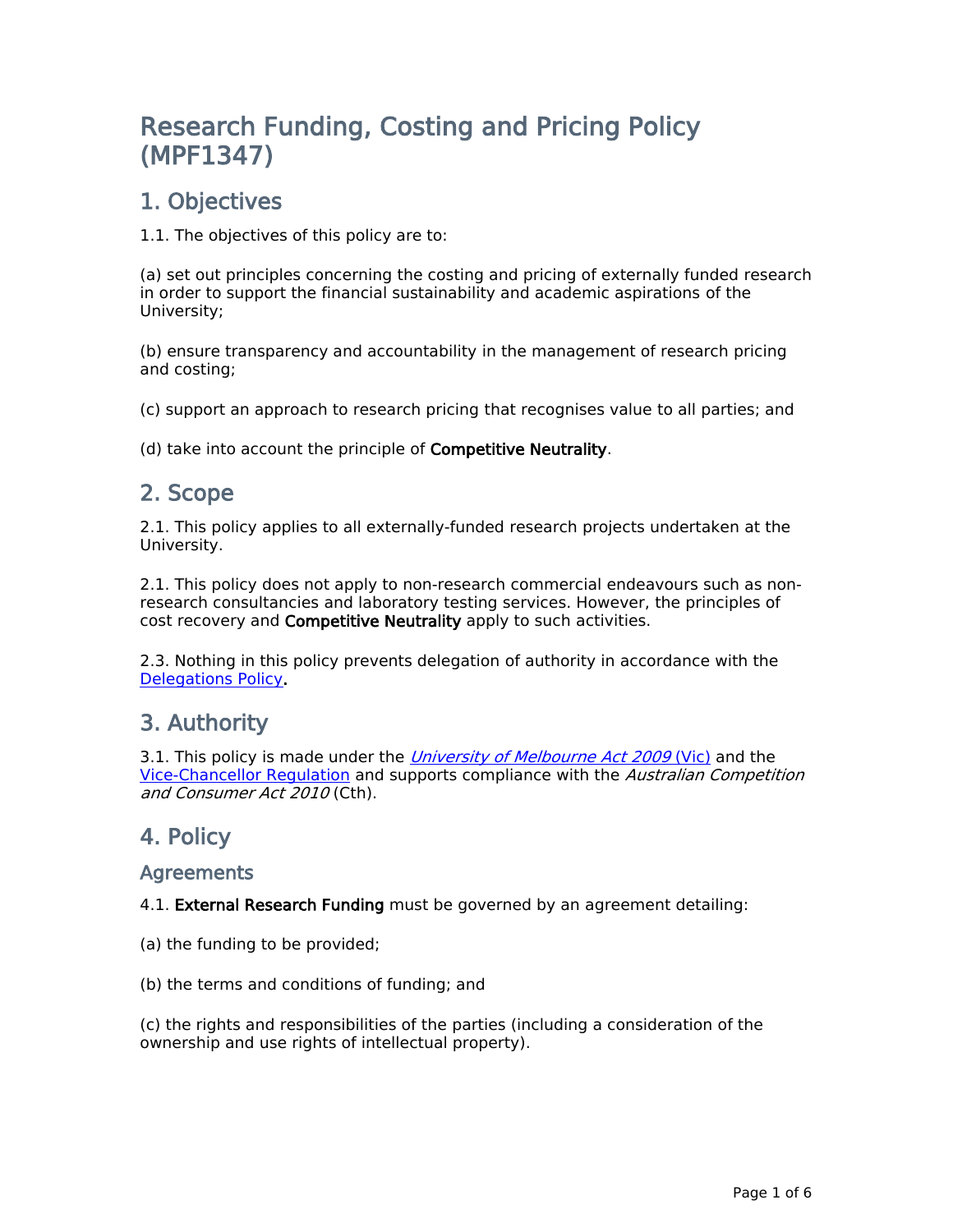4.2. Section 4.1 does not apply to gifts where the creation of such an agreement is not practicable. In such cases, acceptance and administration must comply with the [Gift](file:/usr/local/tomcat/MPF1348) [Policy](file:/usr/local/tomcat/MPF1348).

4.3. Section 4.1 does apply to research grants offered by philanthropic bodies and/or research contracts negotiated with philanthropic bodies.

#### **Cost calculation**

4.4. When costing a research project the direct research costs of a research project must be fully calculated (including all Salary and Salary-Related Costs of people working on the research project, equipment maintenance and in-kind contributions) and documented in the project budget. In-kind contributions should be clearly listed in the budget.

4.5. Section 4.4 does not apply to NHMRC, ARC and other competitive grants that define how projects must be costed to be eligible for their grants. The funders' budget mechanism must be used in such cases. This exemption applies to both lead and non-lead participation on such grants.

#### **Pricing**

4.6. The University is committed to developing a sustainable research capability by recovering costs incurred in the course of undertaking externally funded research (i.e. research supported by **External Research Funding**). Subject to the requirements of relevant laws, regulations, policies and processes, the University adopts a flexible approach to research pricing, which reflects the diversity of research projects undertaken by the University community. This includes a commitment to the principle of Competitive Neutrality.

4.7. The pricing of external research agreements must, at a minimum:

(a) Cover the full direct cost of research including the costs of all University staff time in the research project (unless this is prohibited by the funding conditions).

(b) Recover the **Indirect Costs** of research by applying a **Cost Recovery Multiplier** equal to, or greater than the **Minimum Cost Recovery Multiplier** set out in [Schedule](https://staff.unimelb.edu.au/legal-audit-records-policies/policy-process/policy/policy-documents/Schedule-A-Cost-Recovery-Multiplier-MPF1347.pdf) [A](https://staff.unimelb.edu.au/legal-audit-records-policies/policy-process/policy/policy-documents/Schedule-A-Cost-Recovery-Multiplier-MPF1347.pdf) to the **Salary and Salary-Related Costs** component (staff time) of fully calculated direct research costs. The Cost Recovery Multiplier applicable in the first year of funding for the project should be applied for the life of the project.

4.8. Where a University staff member is subcontracted on a grant or research contract by an external party to provide a service, section 4.7 applies in full.

4.9. Section 4.7 does not apply where full cost recovery is expressly prohibited by the terms and conditions of ARC, NHMRC, other competitive grant schemes or the funders' funding rules. In cases where the terms and conditions of a funding scheme allow only limited cost recovery, applicants must request cost recovery to the maximum allowable.

4.10. Section 4.7 outlines the minimum requirement and does not operate as an upper limit on pricing. It does not prohibit the setting of higher requirements by Academic Divisions.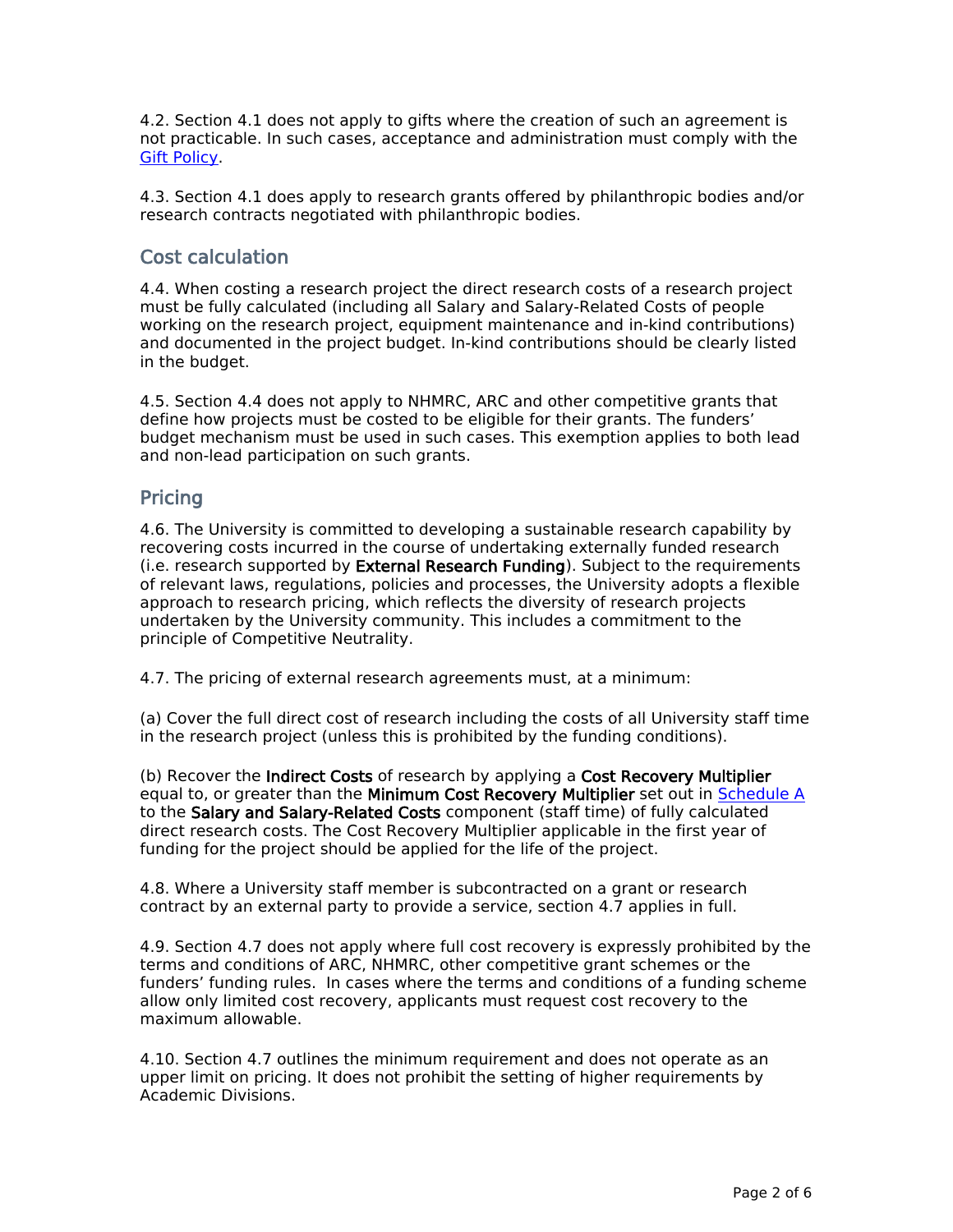## **5. Procedural principles**

#### **Approvals**

5.1. Prior to seeking external research funding, a researcher must consult with the **Head of Budget Unit** to ensure that the project is academically and financially viable for the budget unit.

5.2. All externally-funded research projects undertaken at the University must be approved (including approval of the budget) by the relevant **Head of Budget Unit**.

5.3. For externally-funded research proposals which do not comply with the minimum pricing requirements in section 4.7, documented approval is required from the relevant **Dean** or from the appropriate delegated officer as defined in the [Delegations](file:/usr/local/tomcat/MPF1301) [Policy](file:/usr/local/tomcat/MPF1301).

5.4. Chancellery may negotiate an agreement which is not compliant with this policy, provided any financial risks are mitigated in consultation and with the approval of any relevant Academic Divisions.

5.5. The Deputy Vice-Chancellor (Research) is responsible for approving any changes or updates to the minimum cost multiplier rate in [Schedule](https://staff.unimelb.edu.au/legal-audit-records-policies/policy-process/policy/policy-documents/Schedule-A-Cost-Recovery-Multiplier-MPF1347.pdf) [A](https://staff.unimelb.edu.au/legal-audit-records-policies/policy-process/policy/policy-documents/Schedule-A-Cost-Recovery-Multiplier-MPF1347.pdf).

#### **Compliance**

5.6. The budgeting, costing and pricing of externally-funded research projects in accordance with this policy and all other relevant University policies is the responsibility of staff within Academic Divisions.

5.7. **Deans** are responsible for ensuring compliance with this policy within their **Academic Division**. Funds generated from cost recovery remain in the Academic Division in accordance with the University budget model.

#### **Support and review**

5.8. The Deputy Vice-Chancellor (Research) will periodically report to University Executive Committee detailing all cases in which a Dean has approved the **Pricing** of a research project with a **Cost Recovery Multiplier** less than that set out in [Schedule](https://staff.unimelb.edu.au/legal-audit-records-policies/policy-process/policy/policy-documents/Schedule-A-Cost-Recovery-Multiplier-MPF1347.pdf) [A.](https://staff.unimelb.edu.au/legal-audit-records-policies/policy-process/policy/policy-documents/Schedule-A-Cost-Recovery-Multiplier-MPF1347.pdf)

5.9. Research, Innovation and Commercialisation (RIC) is responsible for:

(a) developing **Costing** and **Pricing** guidance and support tools to assist Academic Divisions with research pricing in accordance with this Policy;

(b) developing relevant forms and processes to support research **Pricing** and budget sign-off in accordance with this policy;

(c) providing the Deputy Vice-Chancellor (Research) and Academic Divisions with periodic reports on cost recovery performance; and

(d) reviewing and recommending changes (if necessary) of the cost recovery multiplier rate to the Deputy Vice-Chancellor (Research) annually.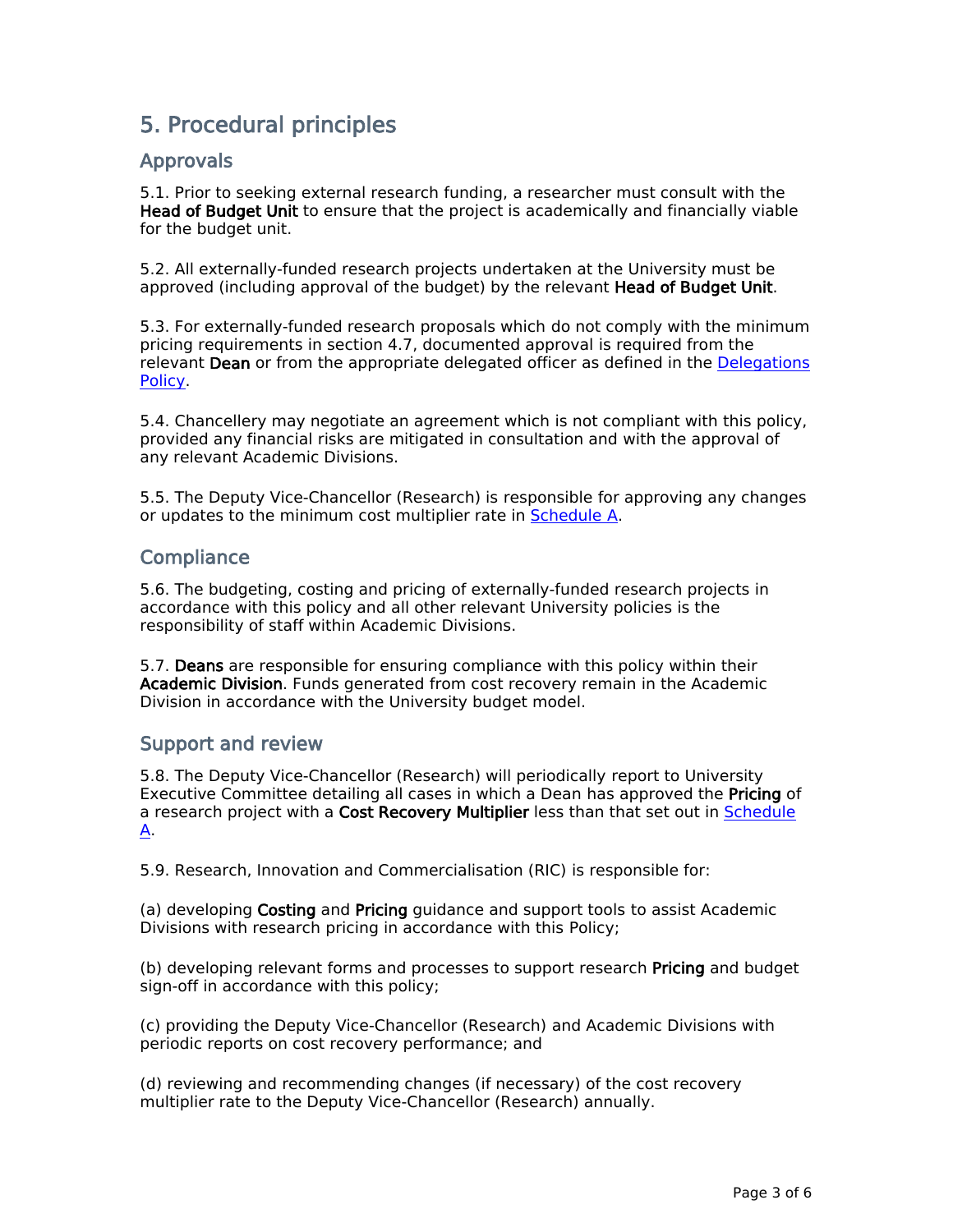## **6. Roles and responsibilities**

|                                     | <b>Role/Decision/Action</b>                                                                                                                                                                                                                                                                                                                                                                                                                                                      | Responsibility                                   |
|-------------------------------------|----------------------------------------------------------------------------------------------------------------------------------------------------------------------------------------------------------------------------------------------------------------------------------------------------------------------------------------------------------------------------------------------------------------------------------------------------------------------------------|--------------------------------------------------|
| $\bullet$                           | Budget, cost and price externally funded research<br>projects in accordance with this policy.<br>Consult the Head of Budget Unit before seeking External<br>Research. Funding to ensure the project is academically<br>and financially acceptable to the budget unit.                                                                                                                                                                                                            | Academic Division<br>staff                       |
|                                     | Approve Research Proposals and Budgets in accordance<br>with this Policy.                                                                                                                                                                                                                                                                                                                                                                                                        | <b>Head of Budget</b><br>Unit                    |
| $\bullet$<br>$\bullet$              | Approve projects which do not meet the minimum<br>pricing requirement set out in section 4.7.<br>Ensure compliance with this policy within Academic<br>Divisions.                                                                                                                                                                                                                                                                                                                | Dean                                             |
| $\bullet$                           | Provide annual financial data to allow calculation of the<br><b>Cost Recovery Multiplier.</b>                                                                                                                                                                                                                                                                                                                                                                                    | Chancellery<br>Finance                           |
| $\bullet$<br>$\bullet$              | Review and approve changes to the Cost Recovery<br>Multiplier.<br>Review and report on divisional performance and<br>compliance with this policy.                                                                                                                                                                                                                                                                                                                                | Deputy Vice-<br>Chancellor<br>(Research)         |
| $\bullet$<br>$\bullet$<br>$\bullet$ | Provide relevant forms and processes to support<br>research costing and Pricing and budget sign-off in<br>accordance with this policy.<br>Provide Chancellery Research and Enterprise and<br>Academic Divisions with periodic reports on cost<br>recovery performance.<br>Provide training to Academic Divisions staff to support<br>research costing and pricing in accordance with this<br>policy.<br>Review and recommend changes to the minimum cost<br>recovery multiplier. | Research,<br>Innovation and<br>Commercialisation |

### **7. Definitions**

**Competitive Neutrality** requires the University to ensure that the Price it charges for research is not unreasonably low and is not being subsidised by the use of public assets. Competitive Neutrality means that state-owned and private businesses compete on a level playing field. Competitive neutrality, a concept that was originally established in Australia under the National Competition Policy, is based on the principle that significant government businesses should not enjoy any net competitive advantages over private businesses operating in the same market simply because they are publicly owned.

**Delegations Policy** refers to the University's [Delegations](file:/usr/local/tomcat/MPF1301) [Policy.](file:/usr/local/tomcat/MPF1301)

**Direct Costs** are amounts that can be completely and easily calculated and attributed to the delivery of a project (e.g. consumables or the Salary and Salary-Related Costs). Costs that are more difficult tocalculate and attribute to the delivery of a project (such as building and laboratory space, telecommunications and IT infrastructure) are referred to here as Indirect Costs.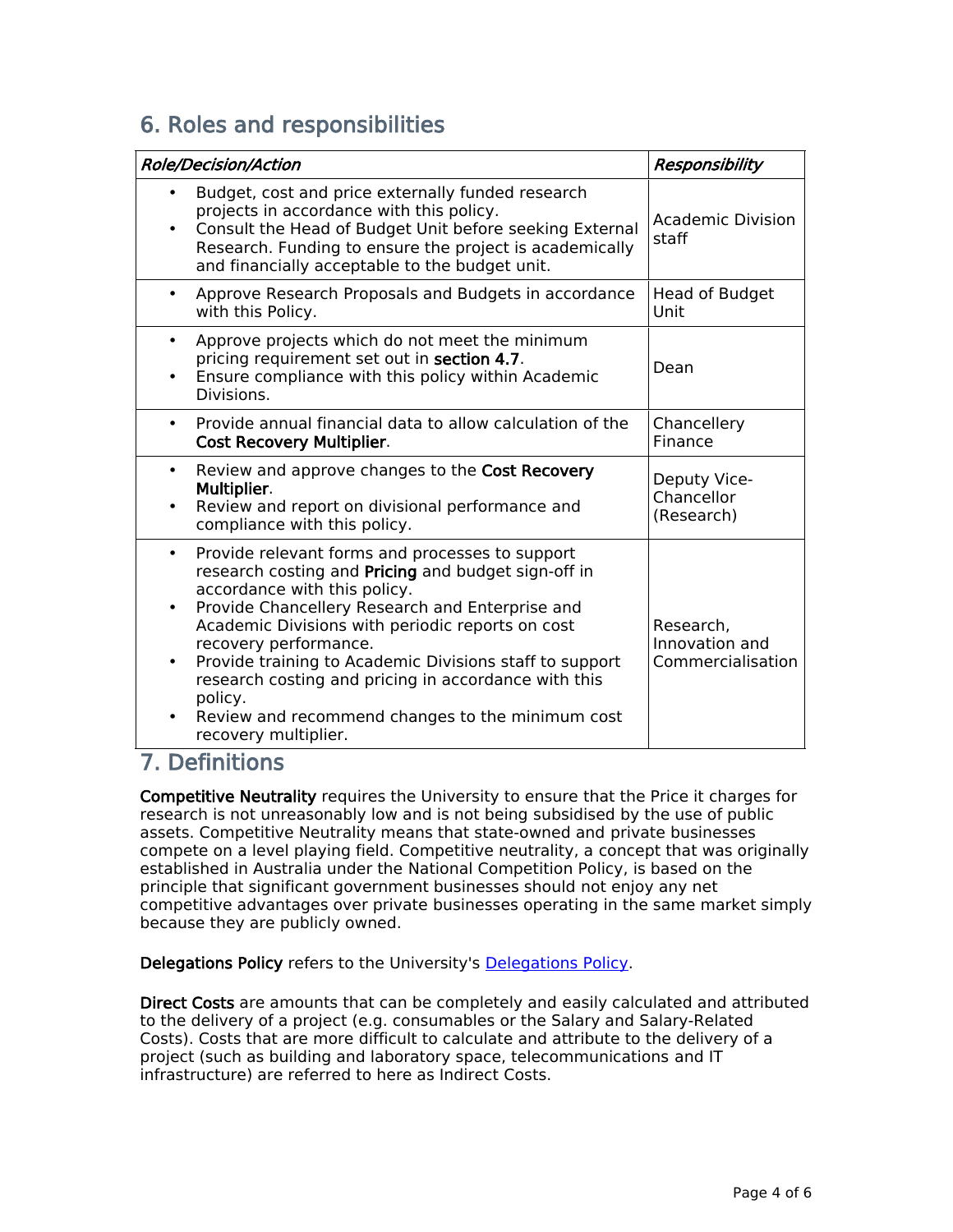**External Research Funding** means income from outside the University, and may include competitive research grants, contract research, joint ventures and consultancies.

**Full Cost Recovery Multiplier** means the multiplier applied to the Salary and Salary-Related Costs component of the direct research costs of a project in order to cover the full costs (including all indirect costs) of the project. The Full Cost Recovery Multiplier is detailed in [Schedule](https://staff.unimelb.edu.au/legal-audit-records-policies/policy-process/policy/policy-documents/Schedule-A-Cost-Recovery-Multiplier-MPF1347.pdf) [A](https://staff.unimelb.edu.au/legal-audit-records-policies/policy-process/policy/policy-documents/Schedule-A-Cost-Recovery-Multiplier-MPF1347.pdf)**.**

**Gift** means any transfer of property to the University to pursue its objects and where:

(a) the transfer is made voluntarily;

(b) the donor does not expect to recieve anything in return for the gift; and

(c) the donor does not materially benefit from the gift.

The term gift includes gifts held by the University on trust and excludes all payments (including grants) from government and statutory bodies (including universities).

**Head of Budget Unit** means the relevant Head of Department, Head of School or other appropriate senior member of the academic division who has responsibility for ensuring that work undertaken in that budget unit is academically and financially acceptable to the budget unit.

**Indirect Costs**, or overheads, relate to costs such as building and laboratory space, research administration staff salaries, telecommunications and IT infrastructure, and library services. Indirect costs may not directly relate to a specific research project or program but still must be recovered by the University. Indirect costs are calculated using the Commonwealth Transparent Costing methodology.

**Minimum Cost Recovery Multiplier** means the multiplier that must be applied to the Salary and Salary-Related Costs component of the fully costed direct research costs of a project in order to be compliant with section 4.7 of this policy. The Minimum Cost Recovery Multiplier by year is tabulated in [Schedule](https://staff.unimelb.edu.au/legal-audit-records-policies/policy-process/policy/policy-documents/Schedule-A-Cost-Recovery-Multiplier-MPF1347.pdf) [A](https://staff.unimelb.edu.au/legal-audit-records-policies/policy-process/policy/policy-documents/Schedule-A-Cost-Recovery-Multiplier-MPF1347.pdf) and represents a phased implementation of the Full Cost Recovery Multiplier.

**Price (or Pricing)** means how much the client is charged for the research project. It may differ from the cost.

**Salary and Salary-Related Costs** means base salary and all on-costs, including superannuation, workers compensation, leave loadings etc.

### **POLICY APPROVER**

Deputy Vice-Chancellor (Research)

### **POLICY STEWARD**

Pro Vice-Chancellor (Research Collaboration & Partnerships)

### **REVIEW**